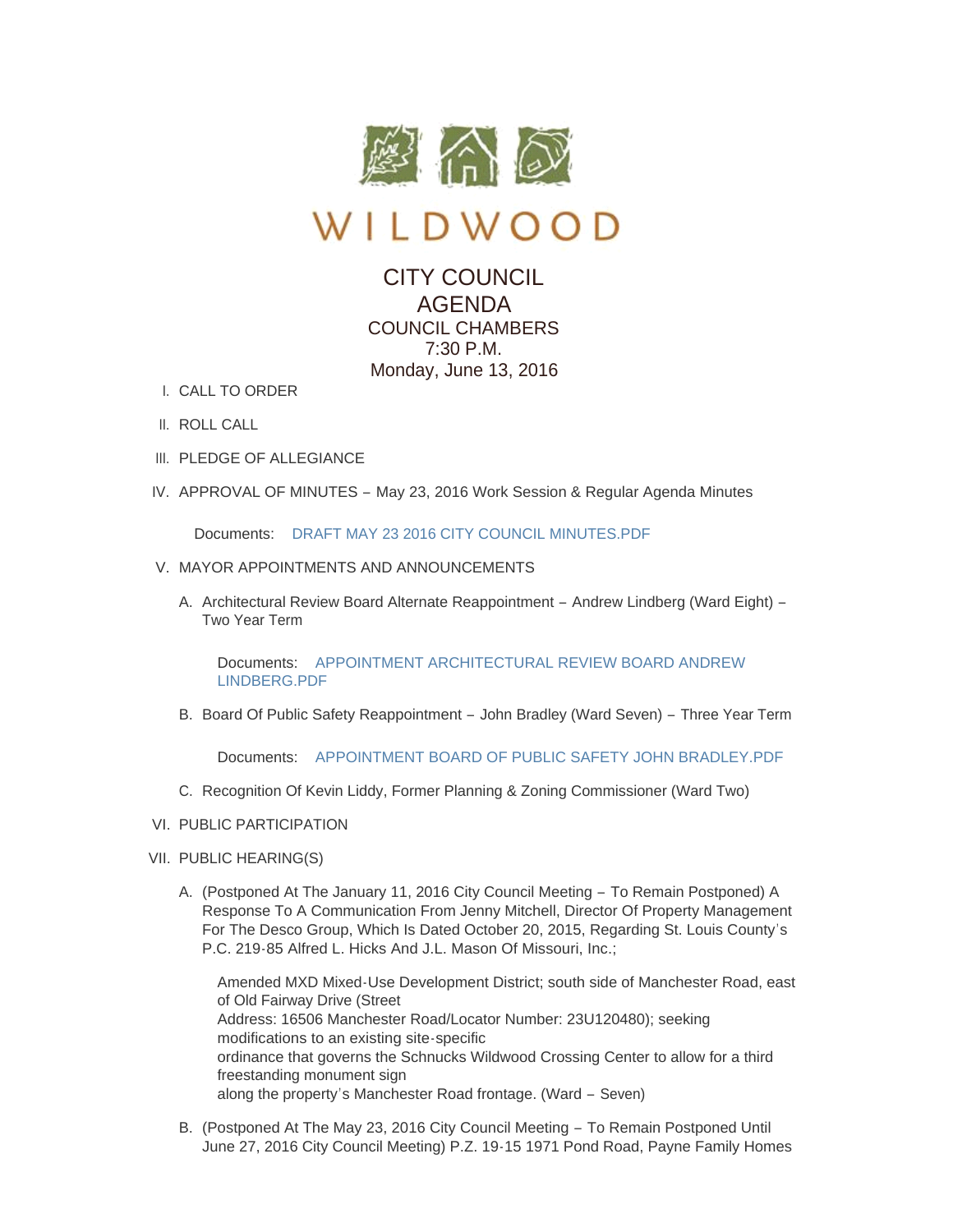## L.L.C., 10407 Baur Boulevard, Suite B, St. Louis, Missouri, 63132

A request for the application of a Planned Residential Development Overlay District (PRD), within the NU Non-Urban Residence District for a 78.0 acre tract of land that is located on the north side of State Route 100, west of Pond Road (Locator Number: 23W520053/Street Address: 1971 Pond Road). Proposed Use: A total of twenty-six (26) individual lots, with common ground, and required public space areas. Lots would range in size from one (1) acre to four and one-half (4.5) acres. (Ward – One)

C. A Request For Development Finance Incentives For Roadway And Related Infrastructure Improvement Costs In Association With P.Z. 25, 26, And 26a – 14 Main Street Crossing, Payne Family Homes L.L.C.

c/o Tom Cummings, 10407 Baur Boulevard, Suite B, St. Louis, Missouri 63132, which involves a tract of land being located on the east side of State Route 109, south of State Route 100 (Locator Number: 23V120094/Street Address: 2461 Eatherton Road), which is currently proposed for a total of one hundred four (104) detached single-family dwellings (Town Center Building Type – House), with common ground, and required public space areas. The current request involves the use of Traffic Generation Assessments to partially fund the construction of Main Street and improvements to State Route 109. No City tax revenue is proposed to be utilized to support the request. (Ward – Eight)

Documents: PUBLIC HEARING - MAIN STREET CROSSING PUBLIC FINANCING PROPOSAL.PDF

D. P.Z. 2-16 City Of Wildwood Planning And Zoning Commission C/O Department Of Planning, 16860 Main Street, Wildwood, Missouri

A request to review and consider the addition of residential land uses as permitted activities within the 'Downtown and Workplace Districts' designation under the 'Regulating Plan' of the City's Town Center Plan. Currently, these two (2) land use designations do not allow residential uses, whether single family or multiple family types. Recently, a number of inquiries have been made about this change. (Wards – One, Four, Five, Seven, and Eight)

Documents: [PUBLIC HEARING -](http://mo-wildwood.civicplus.com/AgendaCenter/ViewFile/Item/7244?fileID=10997) P.Z. 2-16.PDF

## VIII. LEGISLATION

- UNFINISHED BUSINESS A.
	- 1. AMENDED BILL #2183

AN ORDINANCE AMENDING SECTION 110.120 OF THE CITY OF WILDWOOD, **MISSOURI** MUNICIPAL CODE. Recommended by the Administration/Public Works Committee, Amendment recommended by City Attorney (Second Reading) (Wards – All)

Documents: [BILL 2183 AMENDED.PDF](http://mo-wildwood.civicplus.com/AgendaCenter/ViewFile/Item/7247?fileID=10999)

- **B. NEW BUSINESS** 
	- BILL #2188 1.

AN ORDINANCE OF THE CITY OF WILDWOOD, MISSOURI, AMENDING PLANNED RESIDENTIAL DEVELOPMENT OVERLAY DISTRICT ORDINANCE #2080 TO ALLOW FRONT-ENTRY GARAGE DESIGNS. *Recommended by the Planning and Zoning Commission* (First Reading) (Ward – Eight)

Documents: [BILL 2188.PDF](http://mo-wildwood.civicplus.com/AgendaCenter/ViewFile/Item/7249?fileID=11000)

BILL #2189 2.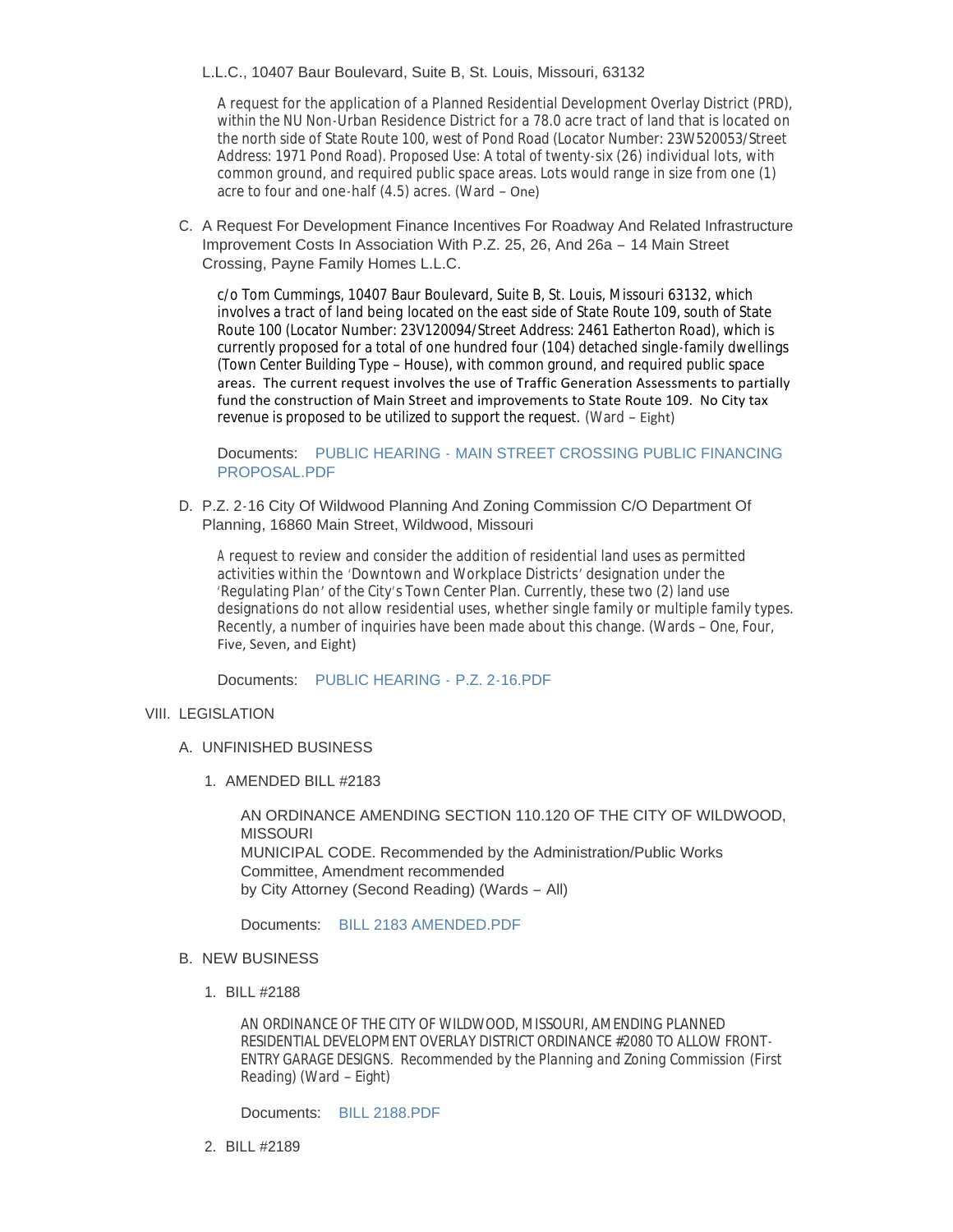AN ORDINANCE OF THE CITY OF WILDWOOD, MISSOURI, AUTHORIZING THE MAYOR OF THE CITY TO NEGOTIATE AND EXECUTE AN AGREEMENT BY AND AMONG THE CITY OF ELLISVILLE, MISSOURI, THE CITY OF WILDWOOD, MISSOURI, AND ST. LOUIS COUNTY, MISSOURI, RELATING TO DESIGN SERVICES FOR IMPROVEMENTS TO OLD STATE ROAD. *Recommended by the Administration/Public Works Committee* (First Reading) (Wards – Seven and Eight

Documents: [BILL 2189.PDF](http://mo-wildwood.civicplus.com/AgendaCenter/ViewFile/Item/7250?fileID=11001)

BILL #2190 3.

AN ORDINANCE OF THE CITY OF WILDWOOD, MISSOURI, AUTHORIZING THE MAYOR OF THE CITY TO NEGOTIATE AND EXECUTE A CONTRACT WITH HR GREEN, INC., FOR PROFESSIONAL ENGINEERING SERVICES RELATED TO THE PLANNING, DESIGN AND CONSTRUCTION OF THE ROUTE 109 PEDESTRIAN TUNNEL PROJECT. *Recommended by the Administration/Public Works Committee* (First Reading) (Wards – One and Eight)

Documents: [BILL 2190.PDF](http://mo-wildwood.civicplus.com/AgendaCenter/ViewFile/Item/7251?fileID=11002)

BILL #2191 4.

AN ORDINANCE OF THE CITY OF WILDWOOD, MISSOURI, AMENDING CHAPTER 390 TRAFFIC SCHEDULES BY ADDING AN ALL-WAY STOP REGULATION AT THE INTERSECTION OF DARTMOUTH CROSSING DRIVE WITH DARTMOUTH CROSSING COURT AND DARTMOUTH BEND DRIVE. *Recommended by the Board of Public Safety* (First Reading) (Ward – Five)

Documents: [BILL 2191.PDF](http://mo-wildwood.civicplus.com/AgendaCenter/ViewFile/Item/7252?fileID=11003)

BILL #2192 5.

AN ORDINANCE AUTHORIZING THE ADJUSTMENT OF A CERTAIN COMMON BOUNDARY LINE BETWEEN TWO (2) TRACTS OF LAND, TOTALING 3.772 ACRES OF AREA, BEING ALL OF LOT 5C OF "RESUBDIVISION OF ADJUSTED LOT 5 OF WEST PALISADES" [PLAT BOOK 310, PAGE 11] AND ALL OF ADJUSTED LOT D OF "WEST PALISADES LOT 5 AND WEST PALISADES ON THE MERAMEC BOUNDARY ADJUSTMENT" [PLAT BOOK 307, PAGE 80], AND LOCATED IN SECTION 20, TOWNSHIP 44 NORTH, RANGE 3 EAST, OF THE FIFTH PRINCIPLE MERIDIAN, CITY OF WILDWOOD, ST. LOUIS COUNTY, MISSOURI, AND BEING MORE SPECIFICALLY SITUATED ON THE WEST SIDE OF PALISADES DRIVE, SOUTH OF RIDGE ROAD, FOR THE PURPOSES OF CONSOLIDATING SAID PARCELS OF GROUND INTO A SINGLE LEGAL LOT OF RECORD. *Recommended by the Department of Planning & Parks* (First Reading) (Ward – Six)

Documents: [BILL 2192.PDF](http://mo-wildwood.civicplus.com/AgendaCenter/ViewFile/Item/7253?fileID=11004)

BILL #2193 6.

AN ORDINANCE OF THE CITY OF WILDWOOD, MISSOURI, AUTHORIZING THE MAYOR OF THE CITY TO NEGOTIATE AND EXECUTE A MEMORANDUM OF AGREEMENT WITH THE MISSOURI DEPARTMENT OF NATURAL RESOURCES FOR THE USE OF PROPERTY FOR THE DEVELOPMENT OF THE BLUFF VIEW-ROCK HOLLOW CONNECTOR TRAIL AND ON-GOING USE FOR RECREATIONAL PURPOSES. *Recommended by the Planning/Economic Development/Parks Committee* (First Reading) (Ward – Six)

Documents: [BILL 2193.PDF](http://mo-wildwood.civicplus.com/AgendaCenter/ViewFile/Item/7254?fileID=11005)

BILL #2194 7.

AN ORDINANCE OF THE CITY OF WILDWOOD, MISSOURI, AUTHORIZING THE MAYOR OF THE CITY TO NEGOTIATE AND EXECUTE AN AMENDED CONTRACT WITH THE MISSOURI AMERICAN WATER COMPANY FOR THE RELOCATION OF A WATER MAIN TO ACCOMMODATE PHASE TWO CONSTRUCTION WITHIN WILDWOOD COMMUNITY PARK. *Recommended by the Planning/Economic Development/Parks Committee* (First Reading) (Ward – One)